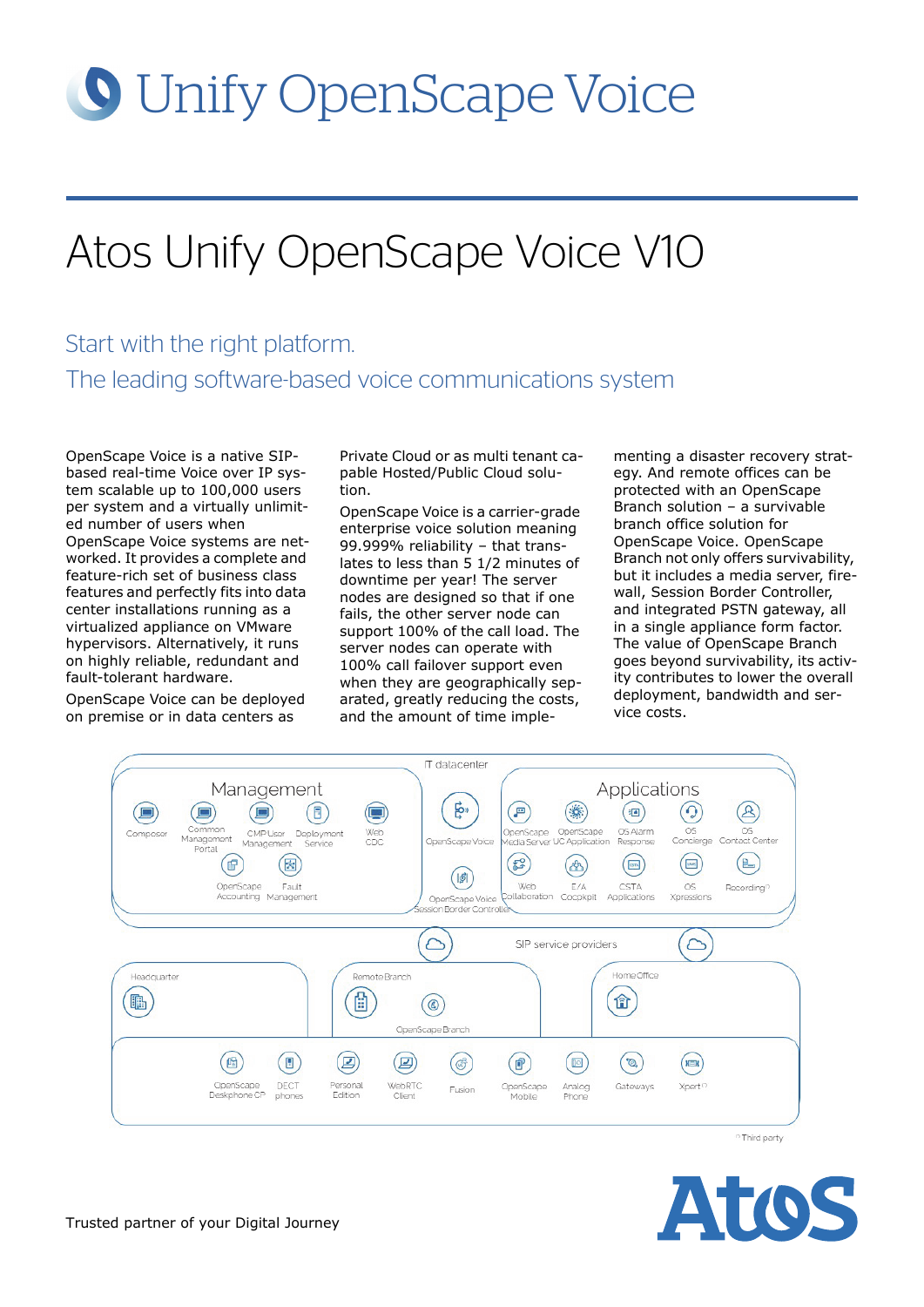## Comprehensive Unified

#### Communications

OpenScape Voice is always part of a solution landscape. The most basic solution includes:

- OpenScape Voice as a SIP-based Voice over IP software application
- OpenScape Media Server for tones and announcements
- OpenScape Branch 550 and OpenScape Branch 550HA
- OpenScape Session Border Controller (SBC)
- OpenScape Desk Phone CP SIP phone family
- OpenScape Personal Edition (Soft client)
- OpenScape Common Management Platform (CMP) with OpenScape User Management
- OpenScape Deployment Service (Devices Management and User Mobility)
- OpenScape Composer

For advanced scenarios, Unified Communication applications are added.

## Deployment scenarios

OpenScape Voice is designed to cover multiple customers and target market deployment scenarios. The key deployment scenarios are:

#### OpenScape Exchange

OpenScape Exchange is an overlay solution for multi-vendor networks, where there is TDM legacy, or converged IP systems. It allows for centralized deployment of Unified Communications services. In the overlay deployment, OpenScape Voice acts as a SIPbased central routing and administration solution for multi-site, multi-vendor networks, allowing customers a "migrate at your own pace" solution.

#### Public cloud / Hosted edition

OpenScape Voice is the cornerstone application for public cloud / hosted edition solutions. It supports multi-tenancy (up to 6,000 business groups) allowing service providers to "build their own cloud".

#### Private cloud

For large enterprise customers (1,000 to 100,000 users) with multi-site locations that span over a region or the globe, OpenScape Voice can deploy as a private cloud solution. The key characteristic of a private cloud is centralized deployment of voice (and UC) service from the customer's data center.

## **Configurations**

#### OpenScape Voice Integrated Simplex

This configuration consists of a system that provides the mediumsized voice solution (with or without UC) in a single server. The OpenScape Voice and UC applications are deployed as a single node platform; as such there is no carrier-grade reliability due to the lack of redundancy. Additionally, the following deployment highlights provide the ability to run on the same physical platform:

- OpenScape Voice application
- OpenScape Voice Assistant
- OpenScape Media Server
- OpenScape Common Management Platform (CMP)
- OpenScape Deployment Service
- OpenScape UC

This model represents an offering that would be of interest to a customer that wants a medium sized VoIP business solution (up to 5,000 users) at a low cost, and therefore is willing to accept some risk of downtime (due to no redundancy). This is also a configuration that is prevalent in the "try-and-buy" program.

## OpenScape Voice Duplex

This deployment model illustrates how the OpenScape Voice can be operated as a more robust and scalable duplex system. It provides carrier-grade reliability by running two platforms in a redundant twonode cluster that executes in an active-active mode. Should one of the nodes fail, then the remaining partner node would assume the call load of the failed partner (and would handle 100% of the call traffic) and would continue to provide uninterrupted call processing. No calls would be dropped due to the failover from duplex to simplex operation, or when the system reestablishes duplex operation. The duplex mode also allows for the possibility of maintaining call processing operation while an OpenScape Voice upgrade is performed.

Currently, a mix of physical nodes and virtual nodes is not supported. A cluster of 2 physical nodes or a cluster of 2 virtual nodes are the only scenarios supported.

This model is appropriate for larger customers (up to 100,000 users) as well as for customers that want carrier-grade reliability.

- Multiple instances of the OpenScape Deployment Service may be deployed to scale with the number of users. Running the OpenScape Deployment Service upon the same platform as the CMP is only recommended in very small deployments.
- A multi-node configuration for OpenScape Deployment Service is also supported. This allows an installation of two to four OpenScape Deployment Service servers to appear as a single computer to clients.
- The OpenScape Media Server scales (up to as many as 3,000) to meet the increased media service needs of large/increasing numbers of subscribers. One instance of the OpenScape Media Server may reside upon the CMP platform; multiple instances are also possible for redundancy, scalability and optimized bandwidth utilization reasons.
- A single Common Management Platform is used to support the entire solution.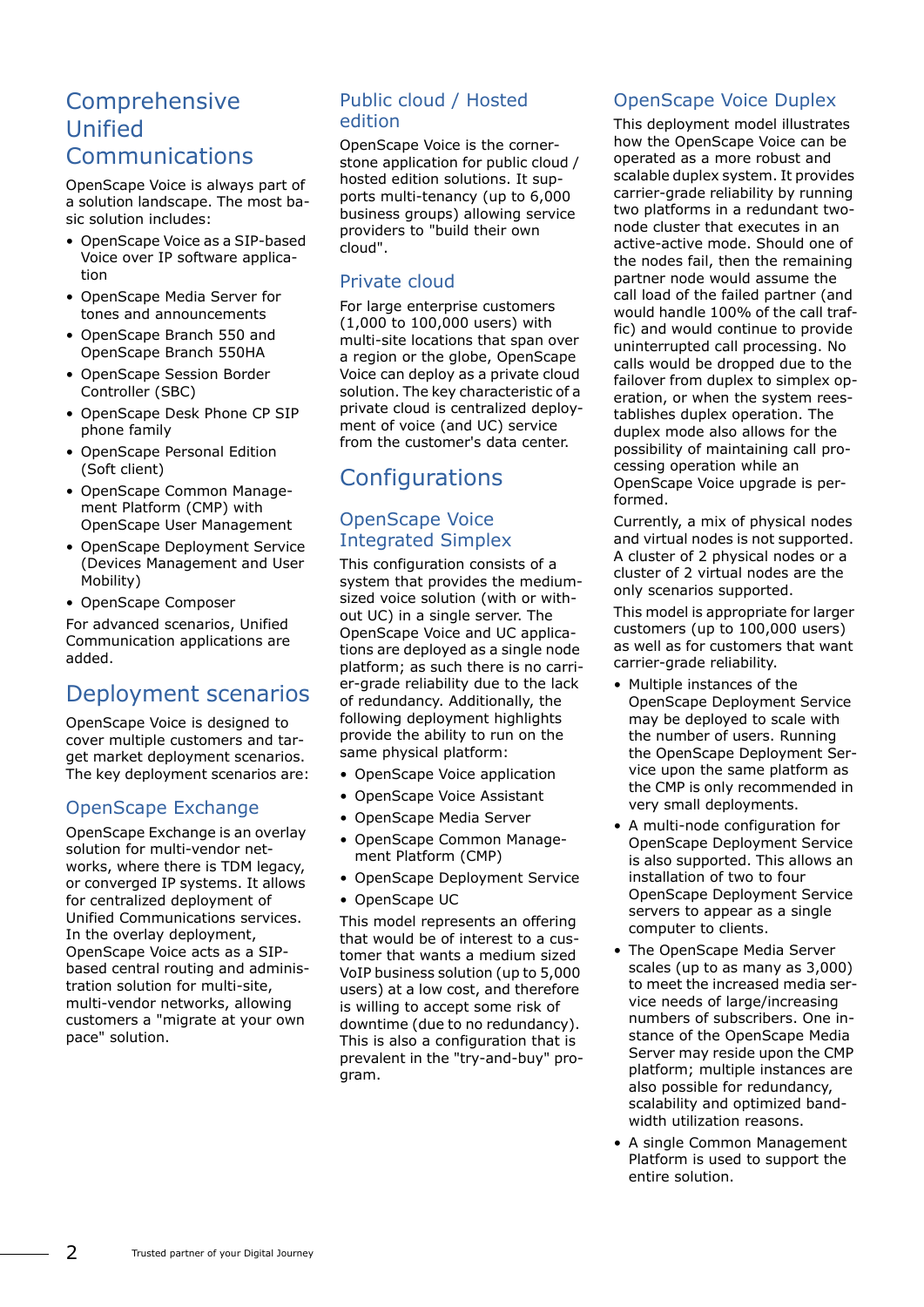#### OpenScape Voice virtualized architecture

The most important features provided by virtualization are the reduced number of servers and the capability of our solution to be hardware-agnostic.

Therefore, OpenScape Voice/UC Suite operation in a virtual environment enables the following capabilities:

#### Server consolidation

The applications and virtual machines deployed onto a VMware host can use different guest operating systems, i.e. OpenScape Voice (Linux) and OpenScape Concierge (Windows) can both be deployed onto the same VMware host and share its physical resources.

#### Hardware independence

Having many hardware server vendors and models in a data center environment adds complexity and cost to the operation, therefore, customers often look to standardize their IT hardware infrastructure. Virtualization allows customers to deploy applications onto any hardware platform, assuming it has been certified by VMware and it meets the resource requirements of the application, as described in this document.

## Application and server platform

At the heart of the OpenScape Unified Communications is the OpenScape Voice real-time, SIPbased, Voice over IP application that provides the carrier-grade level of redundancy, reliability and scalability required for missioncritical deployments. OpenScape Voice operates on commercial servers over QoS managed networks.

The OpenScape Voice VoIP system provides the following key features:

- SIP B2BUA
- Enterprise telephony features
- User management and address translation functions
- Interface to monitor and control media transactions including pure telephony
- Interface for advanced services, such as presence services, billing services, collaboration services, etc.
- Gateway selection and hunting
- Routing and translation functions comparable to a carrier-grade solution

OpenScape Voice is designed as an open standards platform that runs on standard rack-mountable computing hardware.

The base system software runs on the SUSE Linux Enterprise Server operating system – SLES12 64 bit. This is combined with cluster control software to run all parts of the system as a redundant unit. The system runs on a single server or a dual server cluster, depending on the number of users and customer requirements.

#### Hardware redundancy and cluster connectivity

OpenScape Voice controls and supervises call setup; the actual media payload (voice and/or video) is carried over the LAN/WAN between endpoints. The administration, call control, and billing traffic are carried over redundant pairs of network interface cards through redundant, interconnected L2/L3 switches that provide redundant networking.

The OpenScape Voice redundant configuration can be deployed as follows:

- Co-located cluster nodes
- Geographically separated with the cluster nodes in the same VLANs/subnets with the interconnect link served by a layer-2 connection
- Geographically separated with the cluster nodes in different VLANs/subnets with the interconnect link served by a layer-2 connection
- Geographically separated with the cluster nodes where the interconnect link is a layer-3 connection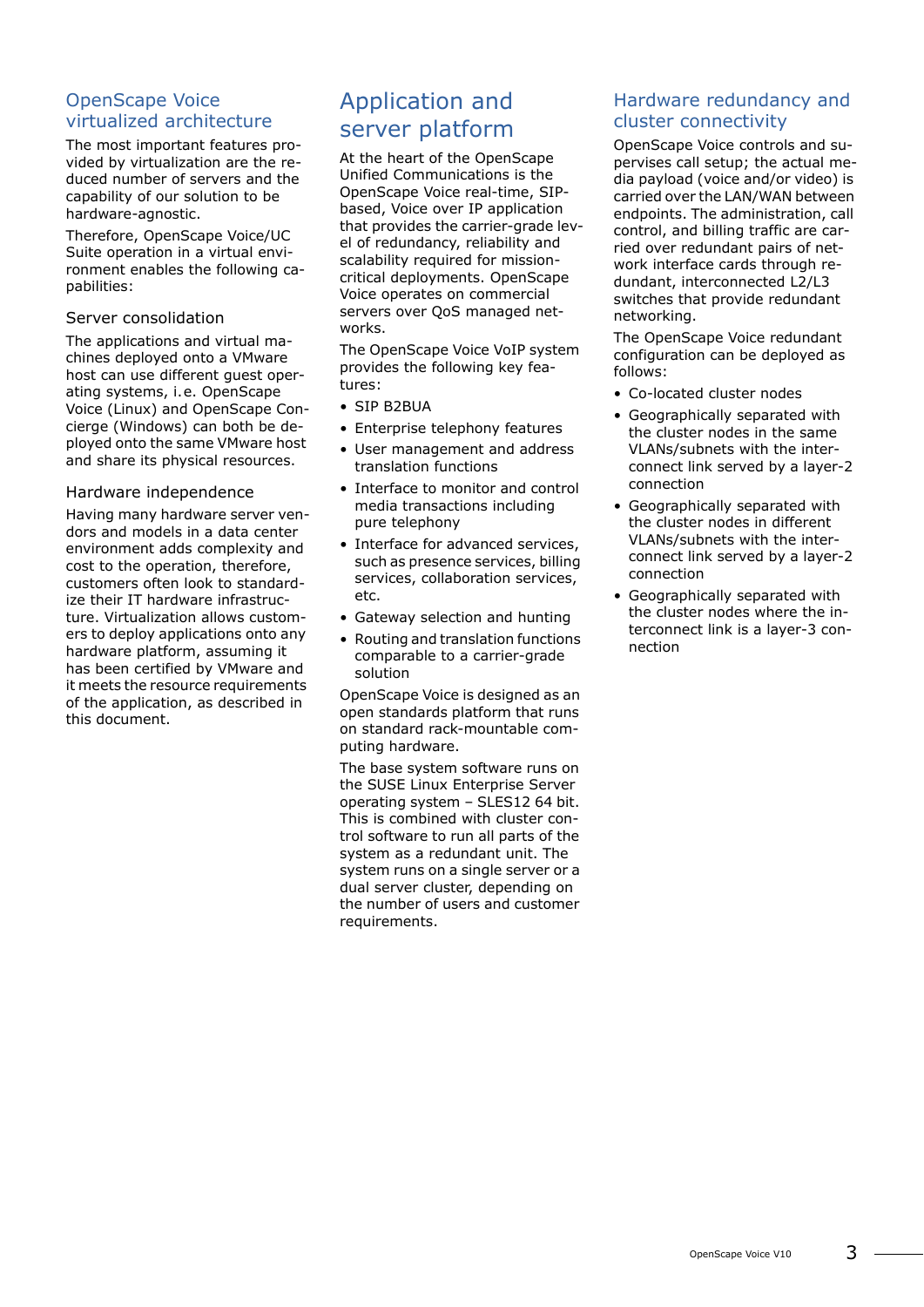## **Security**

OpenScape Voice supports SRTP for media encryption. SRTP secures voice communication by encrypting the media packets between media devices.

End-to-end media encryption is implemented using a "best effort" mechanism that is dependent on SRTP support from the media devices that are involved in the connection. An encrypted SRTP connection is established when both media endpoints support SRTP and use a common key management protocol (e.g., MIKEY0 or SDES); if an SRTP connection cannot be established, the call will still be completed but with an unencrypted RTP.

SRTP MIKEY (Profile 0) is supported on connections between nearly all media endpoints of the OpenScape Unified Communications.

With OpenScape Voice, SRTP SDES (Profile 1) is supported for connections between nearly all media endpoints of the OpenScape Unified Communications solution and is the preferred SRTP key management protocol to use.

OpenScape Voice also supports media encryption for connections that are signaled over the SIP-Q interface between itself and:

- Another OpenScape Voice system
- OpenScape 4000
- OpenScape Business

Solution media devices that do not support SRTP or do not support a compatible key management protocol should negotiate down to RTP.

OpenScape Voice supports enhanced SDP backward compatibility for best effort SRTP that allows for support of third-party SIP endpoints that do not support SRTP and do not properly handle SRTP to RTP fallback which might otherwise have resulted in call failures.

SRTP requires a secure signaling connection to be used between the media device and the OpenScape Voice server. For SIP devices, TLS is used, and for the OpenScape Media Server, IPSec is used to secure the signaling connection.

All Session Border Controllers (SBCs) that are approved for use with OpenScape Voice support SRTP media encryption using transparent media relay, or "passthrough". In addition, OpenScape SBC (V2 and later) can support SRTP termination of MIKEY0 and SDES key management, which allows for SRTP to RTP termination and also SRTP mediation between MIKEY0 and SDES key exchange methods for media connections routed via the SBC. This interworking is useful, for example, to maintain maximum media stream security within the enterprise network when using SIP trunks to a service provider that does not support SRTP, or to ensure security for remote subscribers (e.g., home workers) that access OpenScape Voice via an un-secure network.

#### Security: TLS

OpenScape Voice provides Transport Layer Security (TLS) for protecting signaling communications on SIP endpoint, SIP server, and SIP-Q server interfaces.

OpenScape Voice also supports optional use of TLS to secure the transport of XML messages on the SOAP server management interface. This feature also provides for client user authentication and rolebased authorization for controlling access to OpenScape Voice management functions.

The system's static capacity for TLS is 50,000 endpoints. Dynamic capacity depends on customer feature configuration and call rate.

#### Security: IPSec

OpenScape Voice supports optional use of IPSec for protecting the OpenScape Voice SOAP and SNMP management interfaces to the external OpenScape Voice Assistant and CMP, as well as for protecting the MGCP signaling interface to a media server.

#### Security: Event logging

Security event logging can be provided by using the standard Syslog mechanisms for both platform and application or optionally by using the Linux Audit OS module.

## OpenScape Software **Assurance**

OpenScape Software Assurance assures that customers are kept on the latest software version of OpenScape products. Continuous software upgrades guarantee longterm software stability and up-todate security features and improve the OpenScape Unified Communication interfaces towards other products and solutions.

## Upgrade/Migration to OpenScape Voice V10

Upgrades require an upgrade license per user license purchased in the previous release.

For new installations, the current available system server deployment options are:

- Lenovo SR530
- Virtualized environment on VMware ESXi V6.7

Earlier server version simplex or duplex customers who wish to migrate to OpenScape Voice V10 software will be required to change out their platform to a supported Lenovo or Fujitsu server:

- Lenovo x3550 M5 (or M4, M3)
- Fujitsu RX200 S7 (or S6)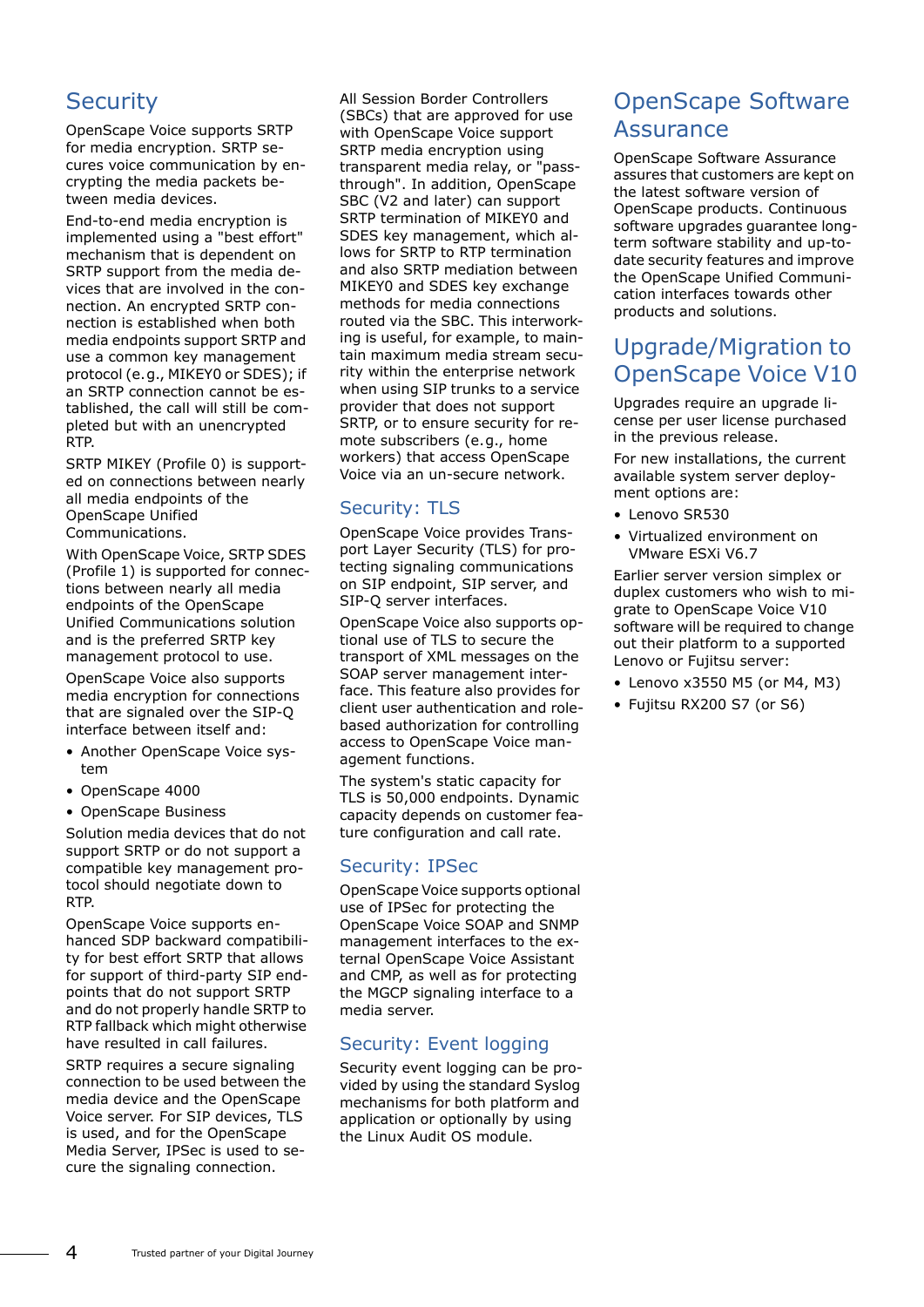## Network connectivity

#### SIP trunking to service providers

Many enterprises are already using VoIP; however, many use it only for communication on the enterprise LAN.

SIP trunking takes the VoIP concept beyond this LAN application. The full potential for IP communications can be realized only when the communication is taken outside of the corporate LAN.

The OpenScape SBC provides secure connection of OpenScape Voice to carrier-based SIP trunking services.

#### SIP Private Networking

SIP Private Networking uses the SIP-Q protocol currently used for OpenScape Voice-to-OpenScape Voice/4000/Business connectivity.

This protocol provides feature transparency among users in these networked systems.

#### QSIG networking

QSIG networking provided by the OpenScape Branch supports SIP-Q, which permits OpenScape Voice to interwork with OpenScape Voice, OpenScape 4000, OpenScape Business or a QSIG PBX.

#### Call Admission Control features

The integrated Call Admission Control (CAC) features provide for management of the bandwidth used for the transport of media traffic (such as RTP audio, T.38 fax, and video) through the bottleneck links that may exist in an enterprise network. This feature ensures that real-time media calls are only established when the necessary bandwidth resources are available on all access links that exist between the two communicating endpoints. The following are examples of the functionality the Call Admission Control feature provides:

- CAC rerouting to SIP subscribers or alternate SIP gateways
- Call denial
- Dynamic handling of link failures

#### Supported gateways

For all calls made to the Legacy PSTN TDM network, a gateway on the enterprise edge is required.

The survivable OpenScape Branch family of integrated gateways provide access to the Legacy PSTN network.

## Features

Keyset telephony user features

Keyset telephone user features provide multiple line capability and other associated functions for a SIP endpoint configured as a keyset. Keysets are sometimes known as multiline telephones.

Any of the OpenScape Desk Phone CP SIP phone family can be configured as keysets.

- Audible ringing on rollover lines
- Delayed ringing
- Direct station select
- Line focus preview
- Line key operation modes
- Line reservation manual hold
- Multiline appearance
- Multiline origination and transfer
- Multiline preference keyset operation modes
- Phantom lines
- Visual indicators for line and feature key status
- Privacy

#### OpenScape Voice-based call forwarding user features

OpenScape Voice-based call forwarding user features provide a means to customize the handling of calls when a subscriber is unavailable to answer them. The following are the OpenScape Voicebased call forwarding user features:

- System call forwarding, internal/ external – all calls (CFSIE-all)
- System call forwarding, internal/ external – busy (CFSIE-busy)
- System call forwarding, internal/ external – do not disturb (CFSIE-DND)
- System call forwarding, internal/ external – don't answer (CFSIE-DA)
- Call forwarding return
- Call forwarding unreachable
- Station call forwarding all calls
- Station call forwarding busy line (CFBL)
- Station call forwarding don't answer (CFDA)
- Station call forwarding remote activation
- Station call forwarding time-ofday
- Station call forwarding fixed
- Station call forwarding remote call forwarding
- Station call forwarding voice mail

#### **Other user features**

Other OpenScape Voice user features provide additional capabilities. The following are some of the other user features provided by OpenScape Voice:

- Anonymous call rejection
- Auto Answer only for ACD calls
- Call completion on busy subscriber/no reply (CCBS/NR)
- Call pickup directed
- Call pickup group
- Conference, station-controlled
- Calling name delivery (CNAM)
- Calling name delivery blocking (CNAB)
- Calling number delivery (CND)
- Calling number delivery blocking (CNDB)
- Customer-originated trace
- DLS user mobility
- Do not disturb (DND)
- Executive override
- Intercom Calls
- Last Incoming Number Redial (LINR)
- Last Outgoing Number Redial (LONR)
- Multiple contacts
- Multi Level Precedence & Preemption
- Music on hold
- One Number Service
- One-Way Paging Broadcast
- Serial ringing
- Simultaneous ringing
- System speed calling
- Toll and call restrictions
- Transfer
- Transfer security
- Virtual DN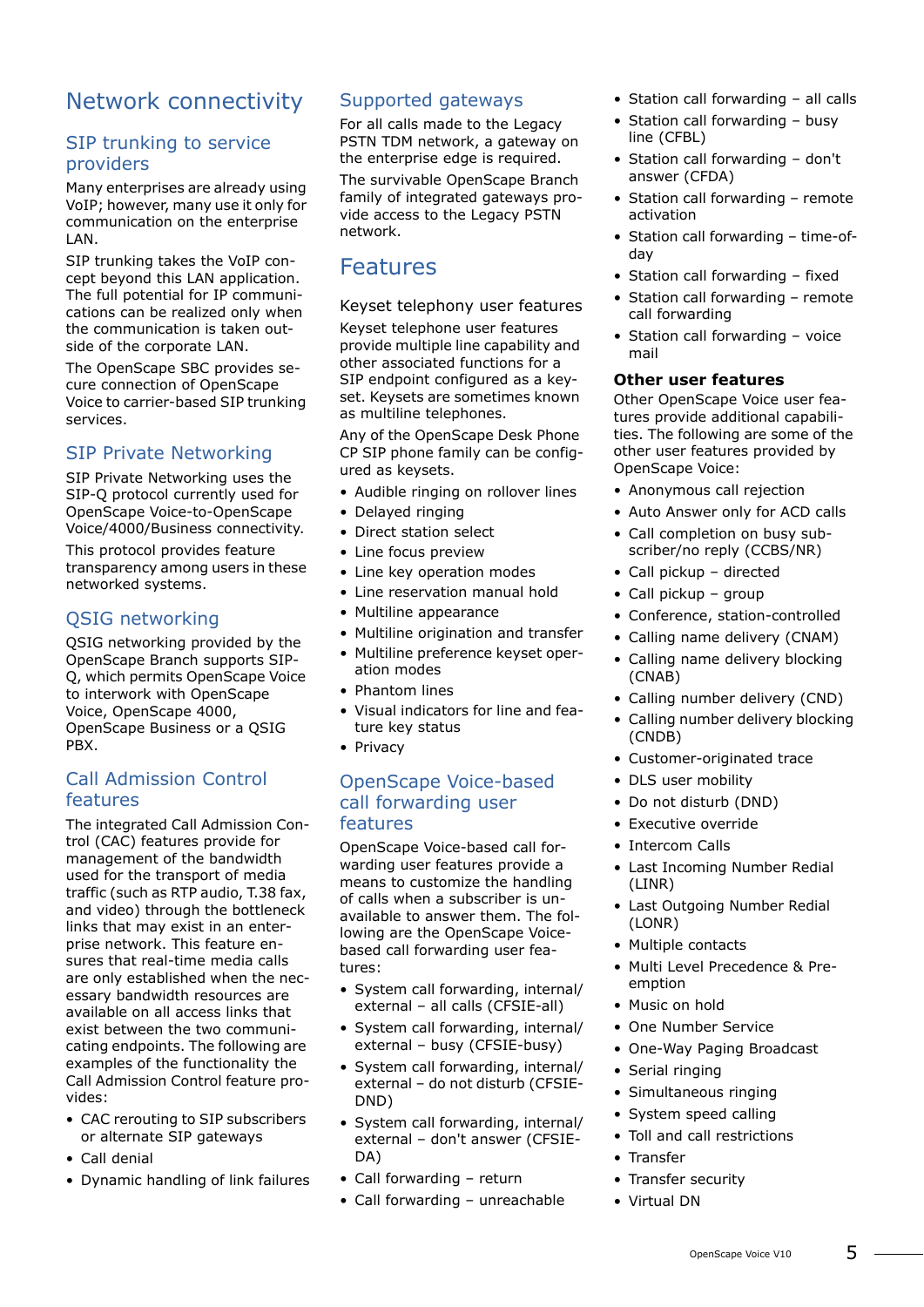#### Business group features

The business group concept provides the basic capabilities for handling a group of subscribers associated with a single enterprise. It also permits OpenScape Voice to recognize the associations of the subscribers the group contains. Business group features simplify such tasks as dialing plan administration, intra-group communication, and traffic measurements. The following are the business group features:

- Attendant answering position (AAP)
- Business group access codes
- Business group account codes
- Business group authorization codes
- Business group billing
- Business group department names
- Business group main number
- Business group numbering plan
- Business group traffic measurements
- Business group web portal
- Direct inward dialing (DID)
- Direct outward dialing (DOD)
- Distinctive ringing
- Extension dialing
- Group-level feature administration
- Message detail recording
- Night bell call pickup
- Station restrictions

#### Other workgroup features

The following are the group features:

- Call pickup group, directed.
- Hunt groups: circular, linear, UCD, parallel, manual.
- Hunt group features: make busy, music on hold, night service, no answer advance, overflow, queuing, stop hunt, traffic measurements
- Call Park: Park to System

#### Routing and translation features

Routing and translation features provide such capabilities as public numbering plan compliance and routing that varies depending upon such factors as origin, traffic, and time of day. The following are the routing and translation features:

- A-side signaling-based routing
- Alternate routing
- Alternate routing with overflow among route types
- Call diversion for invalid destinations
- Cost-effective routing
- Digit modification for digit outpulsing
- E.164 compliance
- Intercept treatment
- International translation support
- Leading digit and most-matched digit translation
- Media server digit map management
- North American Numbering Plan compliance
- Numbering plans, business group
- Origin-dependent routing
- Rerouting based on SIP response codes and WAN outages
- Source-based IP routing
- Subscriber routing options ENUM (electronic number mapping)
- Time-of-day routing
- Vertical service codes
- Voice VPN

#### CDR features

CDR features simplify call tracking and billing for OpenScape Voice. The following are the CDR features:

- Call detail record generation
- Intermediate long duration records
- Message detail recording
- Usage reporting
- QoS Data in CDR Records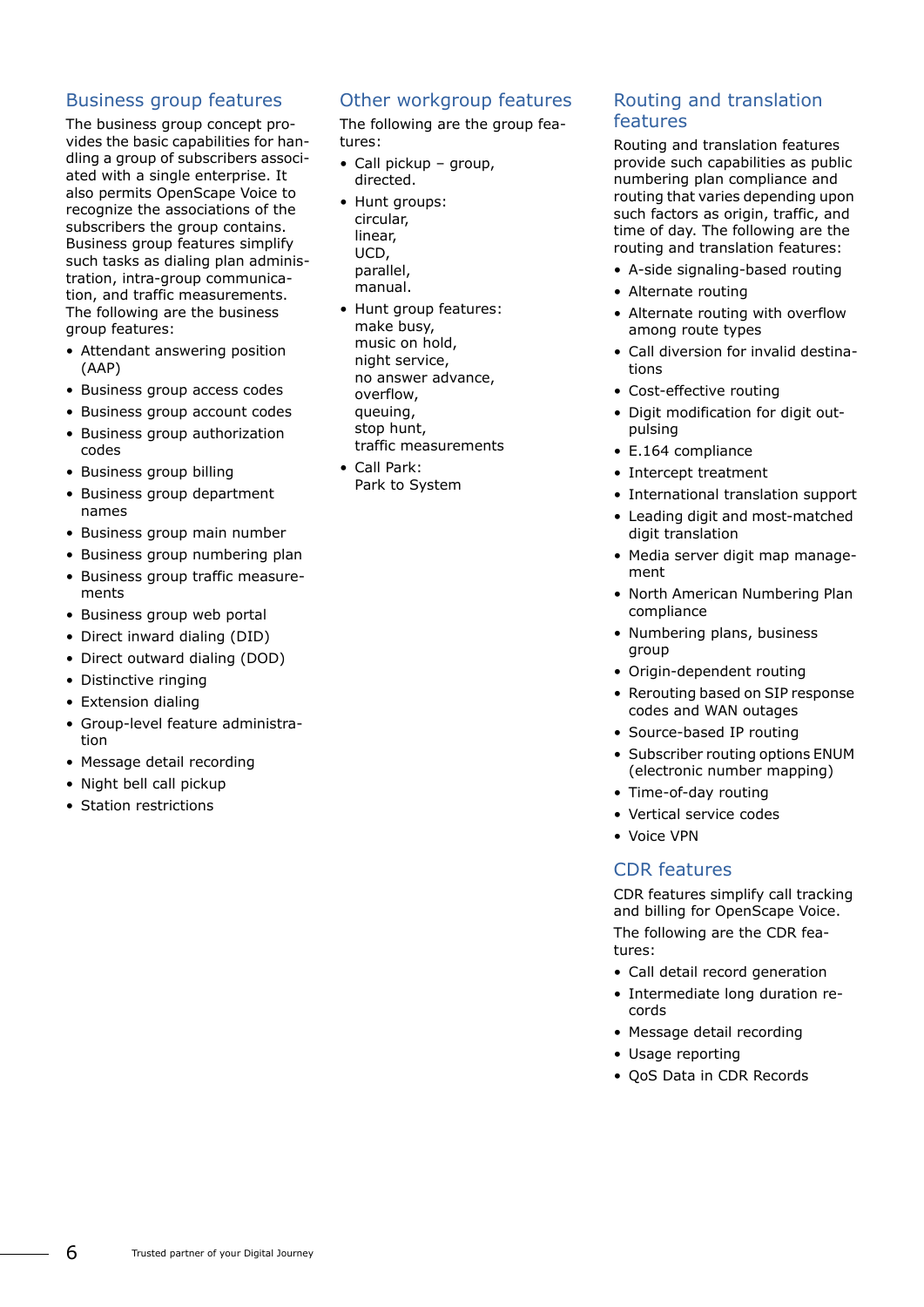#### Security features

Security features provide security for various aspects of the system, such as billing records, data files, and administration interfaces. The following are the security features:

- Account and password management security
- Billing records security
- Data file security
- Defending denial of service attacks
- Event logging
- File transfer security
- FIPS 140-2 compliant
- Hypertext transfer protocol over SSL
- IPSec baseline
- Login categories
- Media stream security
- OpenScape Voice Assistant security
- Provisioning and security logging
- Secure CLI
- Secure Shell on the OpenScape Voice Assistant interface
- Secure storage of CDR password
- SIP privacy mechanism
- TLS support network connections
- TLS support subscriber access
- VLAN provisioning

#### Serviceability features

These features provide mechanisms to improve serviceability, such as diagnostics and debug tools, code controls, and administrator controls. The following are the serviceability features:

- Administrator identification and authentication
- Backup and restore
- Basic traffic tool
- Call trace
- Continuous trace
- Database versioning
- Log file retrieval tool
- Maintenance manager
- Mass provisioning
- On-demand audits
- Process debug tool
- Query of subscriber transient operational status
- RapidStat
- Real-time trace
- Remote patching
- Remote restart
- Software installation
- System software and patch level status
- System upgrade

#### SIP signaling features

These features support SIP signaling and the interworking with other elements such as application servers, voice conferencing applications, and voice mail systems. The following are the SIP signaling features:

- Integration with OpenScape Xpressions
- Interworking with OpenScape **SBC**
- Interworking with SIP service providers
- Interworking with unified messaging systems
- Interworking with voice mail systems
- AS-SIP support
- SIP over TCP/TLS support
- SIP privacy mechanism
- SIP REFER method support
- SIP session timing
- SIP UA registration renewal during WAN outage
- SIP-Q interworking for featurerich connections to other Unify communication systems
- SIPREC interworking with Voice Recording (limited)

#### CSTA support features

OpenScape Voice provides a standard European Computer Manufacturers' Association (ECMA) Computer Supported Telecommunications Applications (CSTA) protocol interface to external CTI applications. The following are examples of the functionality that the CSTA support features provide:

- CSTA services support
- Application-provided caller identification
- Flexible digit processing
- Integration with Fault Management
- Message waiting indicator
- One Number Service
- OpenScape Voice-provided calling name
- Private network number support

#### System functions and features

These features support such tasks as alarm reporting, message waiting indicator control, and recovery handling. The following are the system functions and features:

- Agent for OAM&P
- Alarm reporting
- Announcements
- Data synchronization
- Display number modification
- Emergency calling
- Feature execution for unreachable subscribers
- Internal audits
- Interworking with automated attendant systems
- Local management
- T.38 fax support
- Media server support
- Message waiting indicator
- Multiple language announcements
- Multiple time zone support
- Overload handling
- Recovery handling
- SDP transparency
- Silence suppression disabling
- SOAP interface
- System history log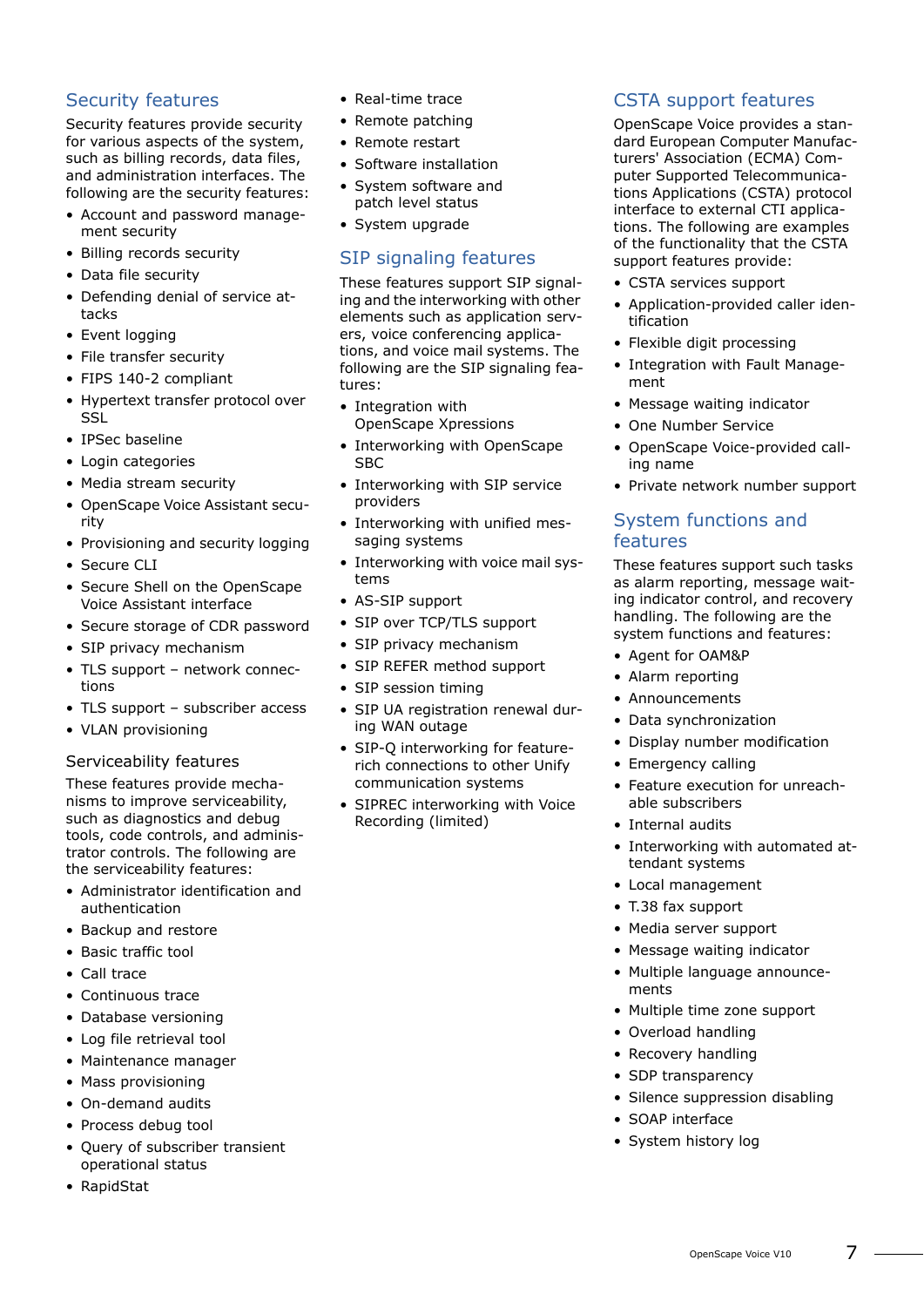## System capacities

| Parameter <sup>1</sup>                                 | <b>OpenScape Voice</b><br><b>Standard Duplex</b> | <b>OpenScape Voice</b><br><b>Integrated</b><br><b>Simplex</b> |
|--------------------------------------------------------|--------------------------------------------------|---------------------------------------------------------------|
| <b>TCP Connections</b>                                 | 327,681                                          | 5,000                                                         |
| TLS sockets                                            | 50,000                                           | 5,000                                                         |
| Unique keyset DNs                                      | 100,000                                          | 5,000                                                         |
| Average keyset line appearances                        | 2                                                | 2                                                             |
| <b>Business Groups</b>                                 | 6,000                                            | 600                                                           |
| Numbering Plans                                        | 5,999                                            | 600                                                           |
| Total trunks (SIP and SIP-Q) Standard PBX <sup>2</sup> | 60,000                                           | 5,000                                                         |
| Total trunks (SIP and SIP-Q) Tandem <sup>2</sup>       | 60,000                                           | 5,000                                                         |
| Total SIP-Q trunks <sup>2</sup>                        | 20,000                                           | 5,000                                                         |
| <b>Prefix Access Codes</b>                             | 35,000                                           | 18,000                                                        |
| Destination Code table entries                         | 200,000                                          | 10,000                                                        |
| Destinations (two routes per destination average)      | 54,000                                           | 27,000                                                        |
| Route Lists                                            | 54,000                                           | 27,000                                                        |
| Routing Areas                                          | 30,000                                           | 15,000                                                        |
| <b>Classes of Service</b>                              | 30,000                                           | 15,000                                                        |
| Number of Hunt Groups                                  | 25,000                                           | 1,250                                                         |
| Hunt Group size                                        | 2,048                                            | 200                                                           |
| Hunt Group memberships per subscriber                  | 32                                               | 32                                                            |
| Number of Pickup Groups                                | 10,000                                           | 1,000                                                         |
| Pickup Group size                                      | 64                                               | 64                                                            |
| Pickup Group memberships per subscriber                | 1                                                | $\mathbf{1}$                                                  |
| Maximum Station Controlled Conference participants     | 16                                               | 16                                                            |
| Feature Profile per subscriber                         | 1                                                | $\mathbf{1}$                                                  |
| Simultaneous SIP-Q calls half calls (max.)             | 20,000                                           | 5,000                                                         |
| Simultaneous SIP-Q calls tandem (max.)                 | 10,000                                           | 5,000                                                         |
| Simultaneous SIP-Q calls (SIP + SIP-Q)                 | 60,000                                           | 5,000                                                         |

1 Some of the numbers are extrapolated from standard installation

<span id="page-7-0"></span>2 Recommended limits, not enforced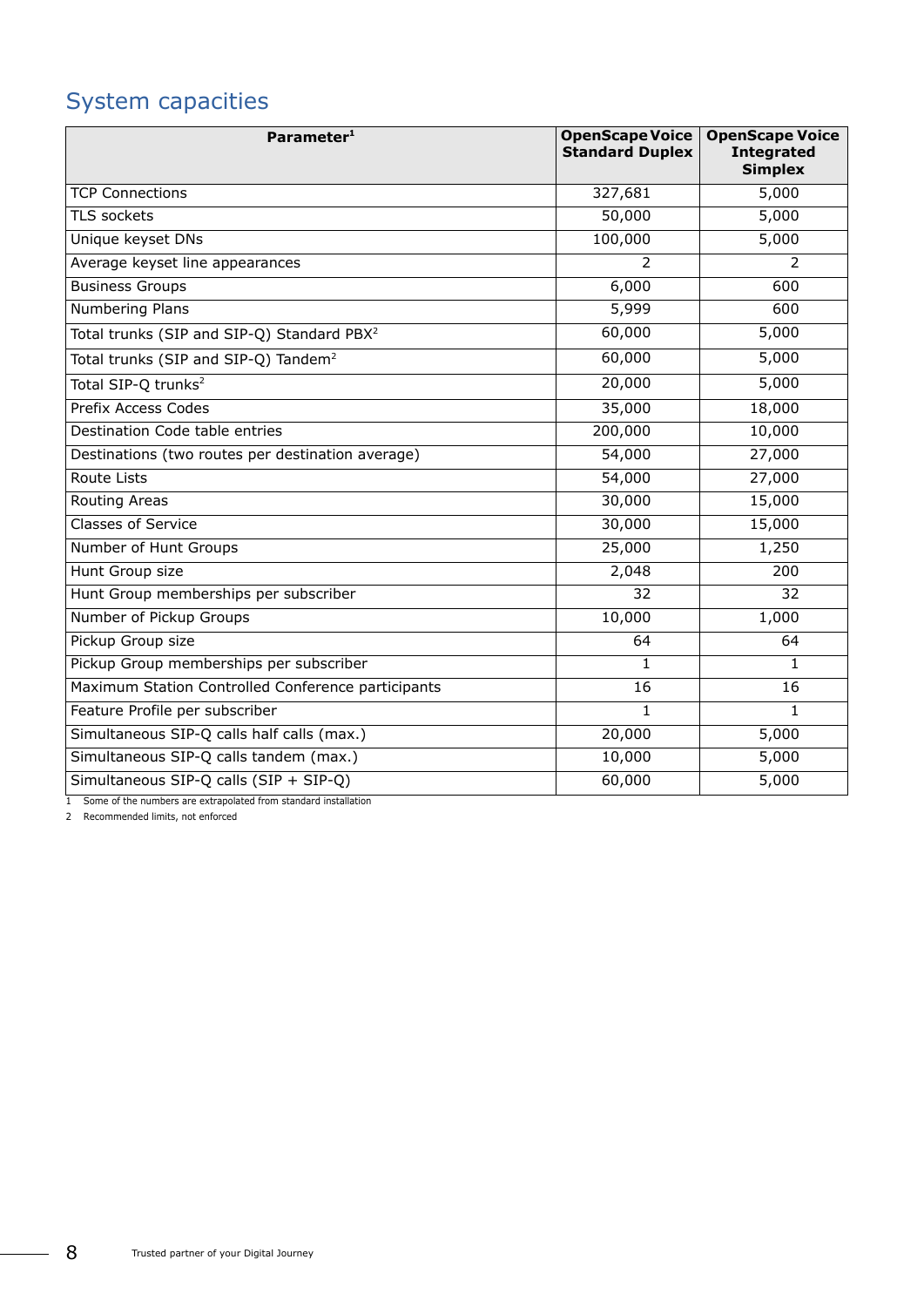## Supported RFCs

Supported SIP-related RFCs

- RFC 2976 SIP INFO method (e.g. for SIP-Q
- RFC 3261 SIP
- RFC 3262 Limited support of PRACK for RFC 3262, 100rel
- RFC 3263 Server location
- RFC 3264 Offer-answer model for SDP
- RFC 3265 SUBSCRIBE/NOTIFY method, Events
- RFC 3311 UPDATE method
- RFC 3323 Privacy header field
- RFC 3325 P-asserted identity header field
- RFC 3326 Reason header field
- RFC 3515 SIP REFER method • RFC 3891 – Replaces header
- field • RFC 3892 – Referred-by header
- field
- RFC 3903 PUBLISH method
- RFC 3911 Join header field
- RFC 4028 SIP session timers
- RFC 4092 ANAT in SIP
- RFC 5630 SIP-SIPS
- RFC 5806 Diversion header field
- RFC 5876 Updates to Asserted Identity
- RFC 5923 Connection reuse
- RFC 5954 Essential correction for IPv6 ABNF and URI comparison rules
- RFC 6086 SIP INFO packages

Supported SDP-related RFCs

- RFC 2327 SDP
- RFC 3266 Support for IPv6
- RFC 3605 RTCP attribute in SDP
- RFC 3890 Transport-independent bandwidth modifier
- RFC 4091 Alternative Network Address Types (ANAT)
- RFC 4566 SDP-new
- RFC 4567 Key management extensions
- RFC 4568 Security descriptions (SDescriptions)

#### Supported event-package RFCs

- RFC 3842 Message waiting indication
- RFC 4235 INVITE-initiated dialog event package
- RFC 4575 Conference event pack-age
- RFC 6035 RTCP summary event package